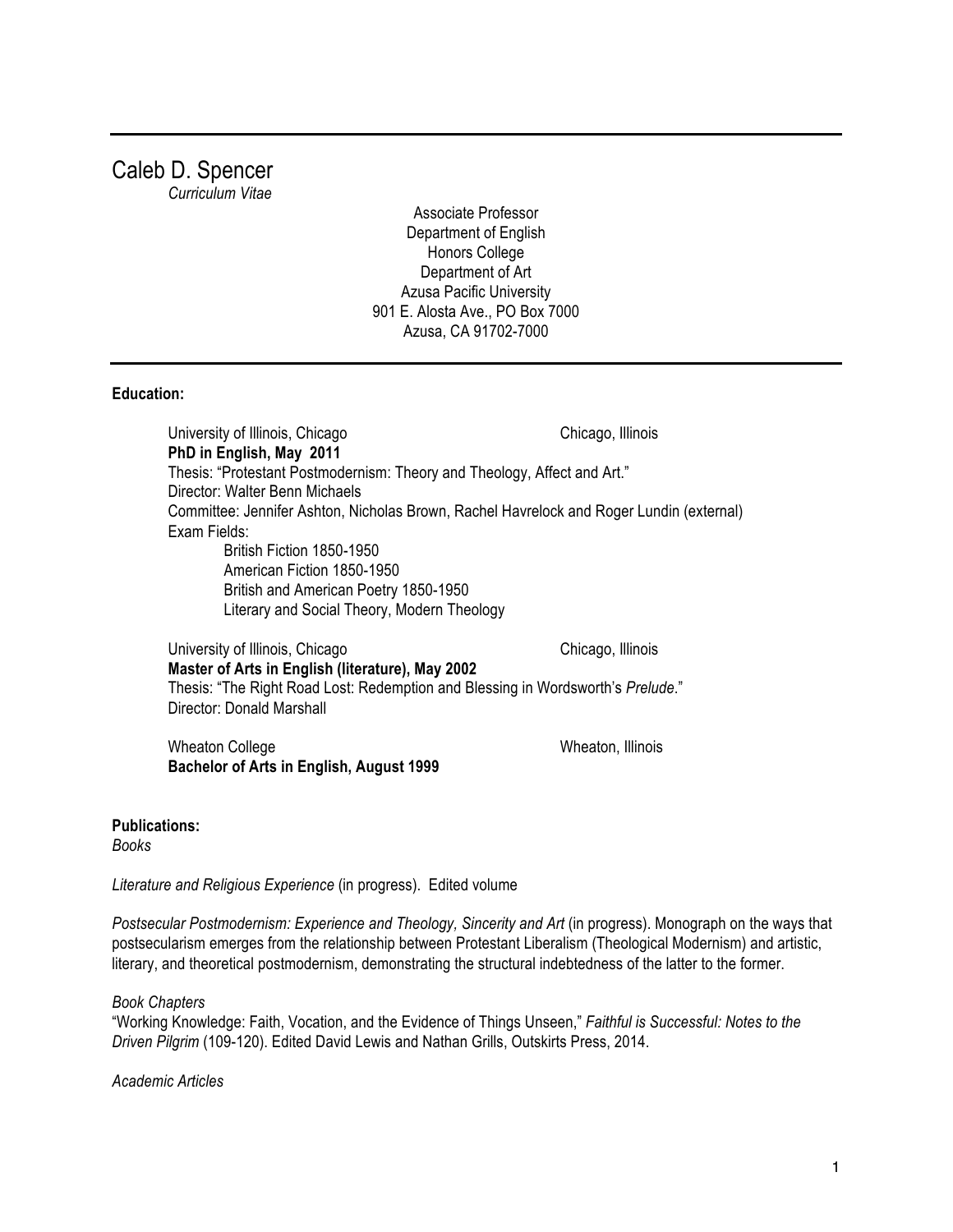"From *Traveling Mercies* to *Fight Club*: Spiritual Autobiography in an Age of Experience" Fall 2019 (52.1) *Religion and Literature*

"w/Sincerity: A Theological Concept that Never Left" *Christianity and Literature*, Winter 2017.

"History of Fish: from Reader Response to Intentionalism" under review at *Modern Theology* Fall 2019

"What Counts as Christian Criticism" *Christianity and Literature*, Winter 2009.

*Where There's Smoke, There's Smoke*, art catalog essay for David Hooker's Wheaton College Faith and Learning Project, published Spring 2009.

# *Reviews*

review of Colin Jager's *The Book of God: Secularization and Design in the Romantic Era*, *Christianity and Literature*, Summer 2011

review of James Elkins' *On the Strange Place of Religion in Contemporary Art*, in the *Journal of Religion and Popular Culture,* Volume XVII, Fall 2007

# *Other Writing*

Regular article and Editor's Letter contributions as Contributing Editor, *BELONG* Magazine, Summer 2015-present

"Wasting July: An Encomium to the Tour de France," *Books and Culture*, July 2014.

## **Conference Papers, Invited Talks, and Presentations:**

"A (Renewed) Aesthetic Education: Literature, Religious Experience, and Virtue." Baylor Symposium on Faith and Culture: the Character of the University, Institute for Faith and Learning, Waco, TX, October 2019

"Postsecular Signs: the disincarnate sign, the ordinary sacred, and transcendence in Jarmusch's "Paterson, Kogonada's "Columbus" and Malick's "Tree of Life'". American Literature Association, Boston MA (panel convener and presenter, unable to attend and present due to funding withdrawal from university)

"Authenticity: The Problem with God and the Problem of Self-Truth." (convener and contributor of plenary panel) International Conference for Christianity and Literature: "The Problem with God." Harvard Divinity School, April 2019

"Weak Become Strong: Postsecular Formations & Strong Religion" American Literature Association International Conference: San Francisco, May 2018

"Art History Made New" Session Chair. *CIVA* Conference Los Angeles, CA June 2017.

"Postsecular Sacraments: Sacred Borders in Contemporary American Literature & Film; or Nothing is Sacred because Everything is." Western Conference on Christianity and Literature: Point Loma University, May 2017.

"An Evening with Dana Gioia" interview of the poet after his reading at Hedges Lectures, Los Angeles, CA February 2017

"The Transfigurations of Brent Dickinson: on the premier of 'Transfiguration on Forked River Mountain.'" Critical talk and artist interview at film premier Los Angeles Co, November 2, 2016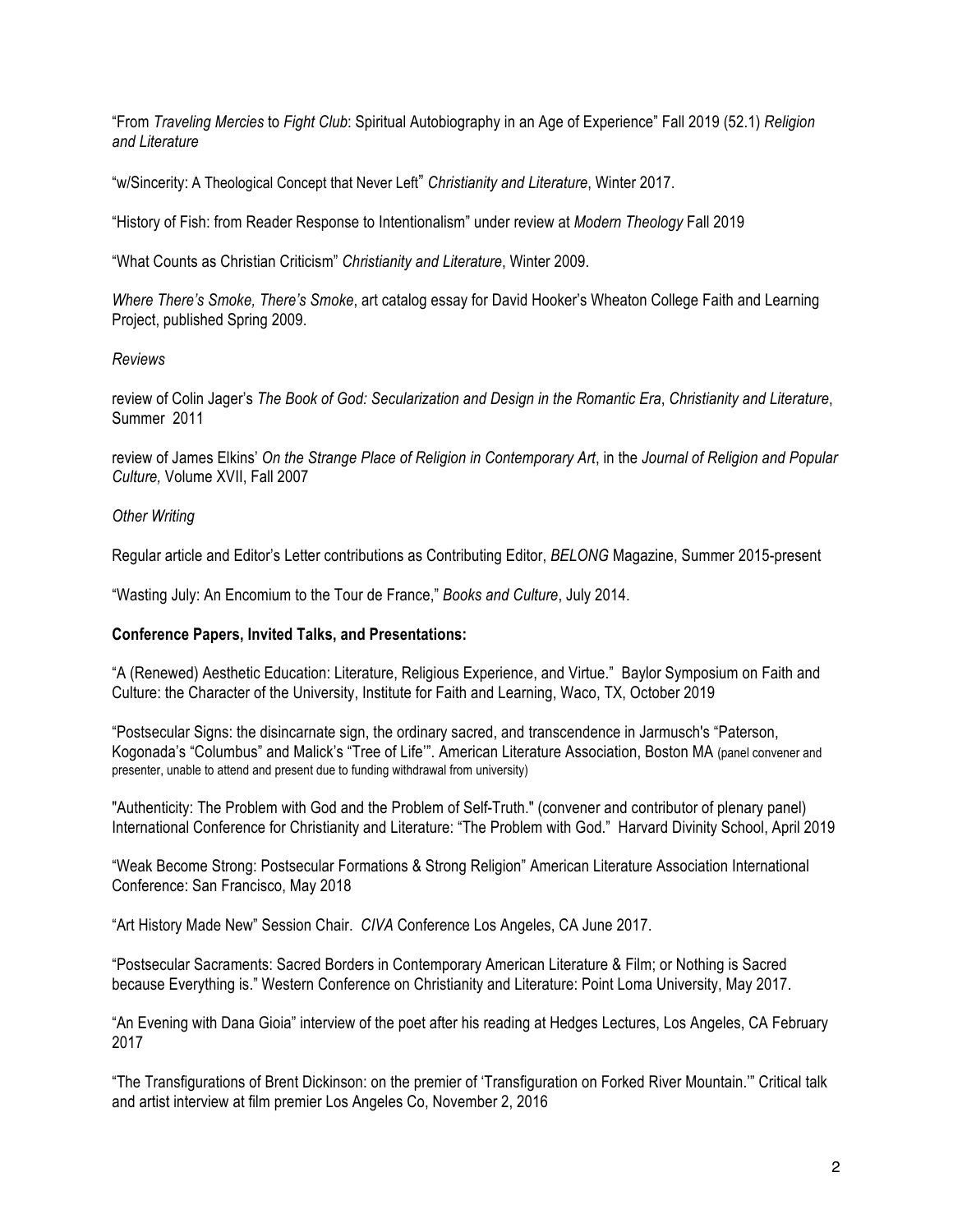"Problems of the Postsecular?: Protestant Postmodernism and Belief" Postsecularism Conference: Ian Ramsey Center, Oxford University, Oxford, UK July 2016

"Beliefs and other problems with the Postsecular," American Literature Association International Conference: San Francisco, May 2016

"Partially Faithful: the Postsecular Films of Nolan and Malick." Western Conference on Christianity and Literature: Seattle University, May 2015.

"Narrating Nonreligion: Experience, Evidence, Mind." Nonreligion and Secularity Research Network International Conference: Pitzer College: November 2014

"Secular Messianisms: Zizek's 'Children of Men' and 'The Lego Movie'" Institute for Faith and Culture, Faith and Film, Baylor University, October 2014

"Continental Messianisms: Badiou's Event and Zizek's 'Children of Men'" Western Conference on Christianity and Literature: Westmont College, May 2014

"Self-Translation, Memoir and Memory: Knowledge, Self-Knowledge and Truth in Contemporary Memoir" Midwest Regional Conference, Christianity and Literature, March 2014

"Absent 'Possibles:' Cloning, Caring, Completing in Ishiguro's and Romanek's "Never Let Me Go'" Pacific British Studies Association, March 2014

"I'm Serious: Sincerity, Doubt, and Deconversion in Contemporary American Memoir" Midwest Modern Language Association: Milwaukee WI November 2013

"Losing Their Religion: belief and unbelief in de-conversion narratives after the New Atheism" Western Conference on Christianity and Literature: Seattle Pacific University, May 2012

"Auden's 'Urban' Images: Perambulating, the Polis, and Dialogue," Conference on Christianity and Literature, Midwest Regional Conference: Wheaton College, September 2009

"Stanley Fish's God: Theology and the Interpretive Community," *Opus* Speakers Series, Hope College, October 2008

"Aesthetic Reprisal: Late Modernism and the Return of the Aesthetic," MLA Conference: Conference on Christianity and Literature, December 2007

"Integrate/Separate: A Colloquium on Religion and Art," invited participant for a colloquium on the relationships between religion, fiction, poetry, visual art and scholarship at the School of the Art Institute of Chicago, October 2007

Invited colloquium fellow, Nagoya Japanese American Studies Conference, July 2007, Nanzun University, Nagoya, Japan

"Closing the Open Text: the New Intentionalists and the Return to Meaning," April 2006, Wheaton Theology Conference, Wheaton College

"The Avant-Garde and 'Ultimate Reality': Clement Greenberg and Paul Tillich on the Utility of Art," March 2006, Conference on Christianity and Literature Western Regional Conference, Pepperdine University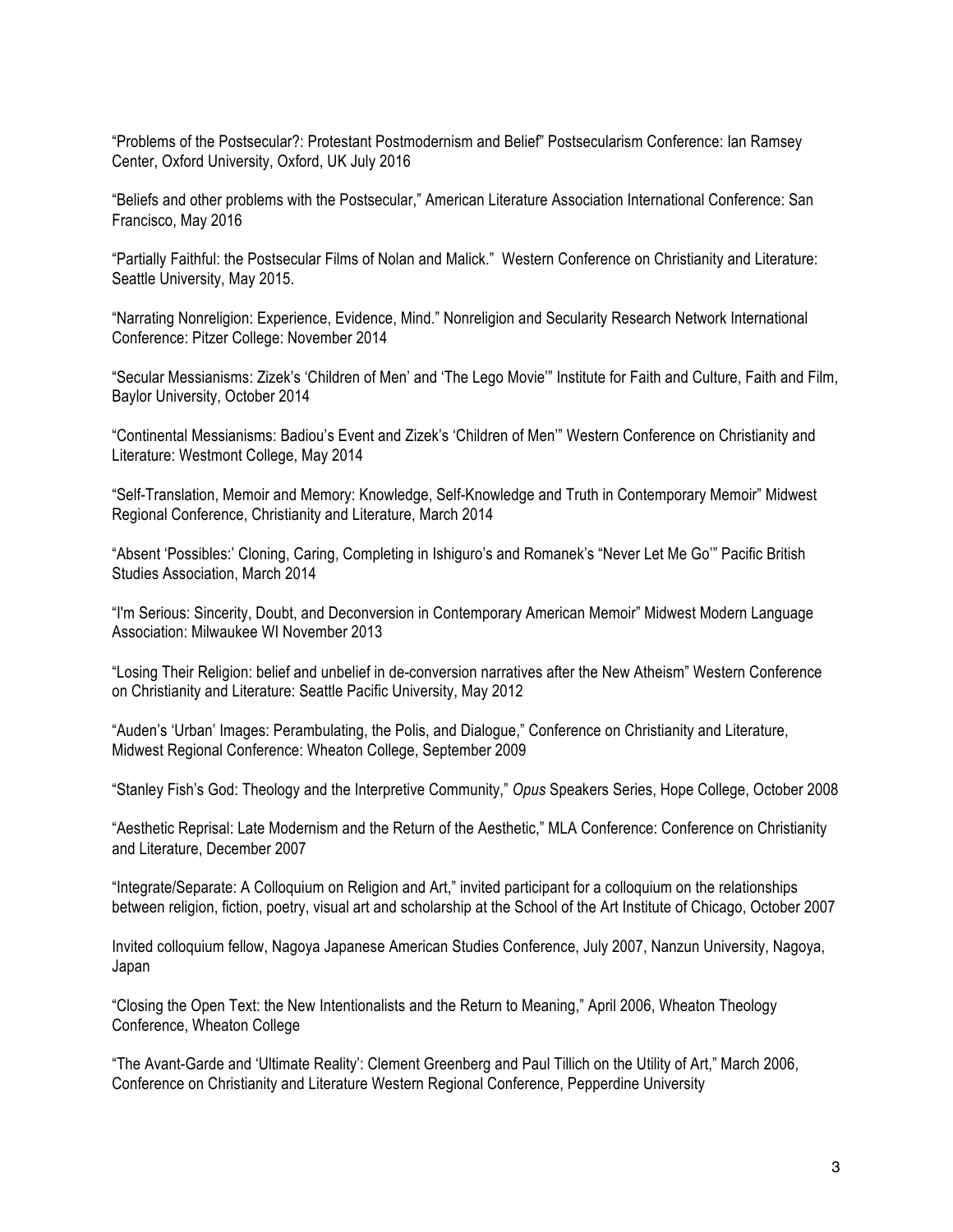"Topicality, Timelessness and Representation: Social Inequality and the Negro" April 2005, Lies and Literature Conference, University of Wisconsin, Madison

"Bourdieu's Aesthetic: Class Distinction and the Impossibility of Beauty" Illinois Institute for the Humanities Graduate Student Conference, Chicago, IL Spring 2004

"The Right Road Lost: Redemption and Blessing in Wordsworth's *Prelude."* September 2001, South West Conference on Christianity and Literature at Baylor University (paper accepted but not delivered because 9/11 events prevented travel).

## **Invited Lectures:**

2014-present Azusa Pacific University Honor's College Lecture: Achebe's *Things Fall Apart*, Chesterton's *Orthodoxy*, Augustine's *Confession*, Euripides' *Bacchae,* Richard Rorty's *Contingency, Irony, Solidarity* 2008 Hope College *Opus* Lecture

# **Awards:**

CLAS Faculty Award for Distinguished Teaching 2015-2016, Azusa Pacific University (awarded to one professor per year)

Harvey Fellowship 2008-2011

University of Illinois Dean's Scholar Fellowship, 2008-2009.

PHD funding award from University of Illinois includes the highest financial and fee remission award (awarded to one student per college, per year).

University of Illinois Board of Trustees Fellowship, 2008-2011

Conference on Christianity and Literature MLA Conference Graduate Student Award, December 2008

## **Academic Leadership:**

Summer 2015-present *Christianity & Literature (CAL)*

## **Associate Editor**

Journal coeditor with responsibilities for special issues, reviewing and disseminating unsolicited manuscripts to peer reviewers, working with *CAL* staff assistant editors, etc.

Summer 2016-present American Literature Association American Religion and Literature Society **Advisory Board Member** Helped direct the future of the Society with the co-presidents, served as advisor and as a panel chair at the ALA conventions.

Summer 2015-present *BELONG* Magazine

## **Contributing Editor,** Board member

Writer, editor, and photographer for nationally distributed journal for creative women entrepreneurs, writing editor's letters, blog content, and various other support for magazine production. www.belong-mag.com & Barnes & Noble nationally.

Fall 2015-present Azusa Pacific University, English Department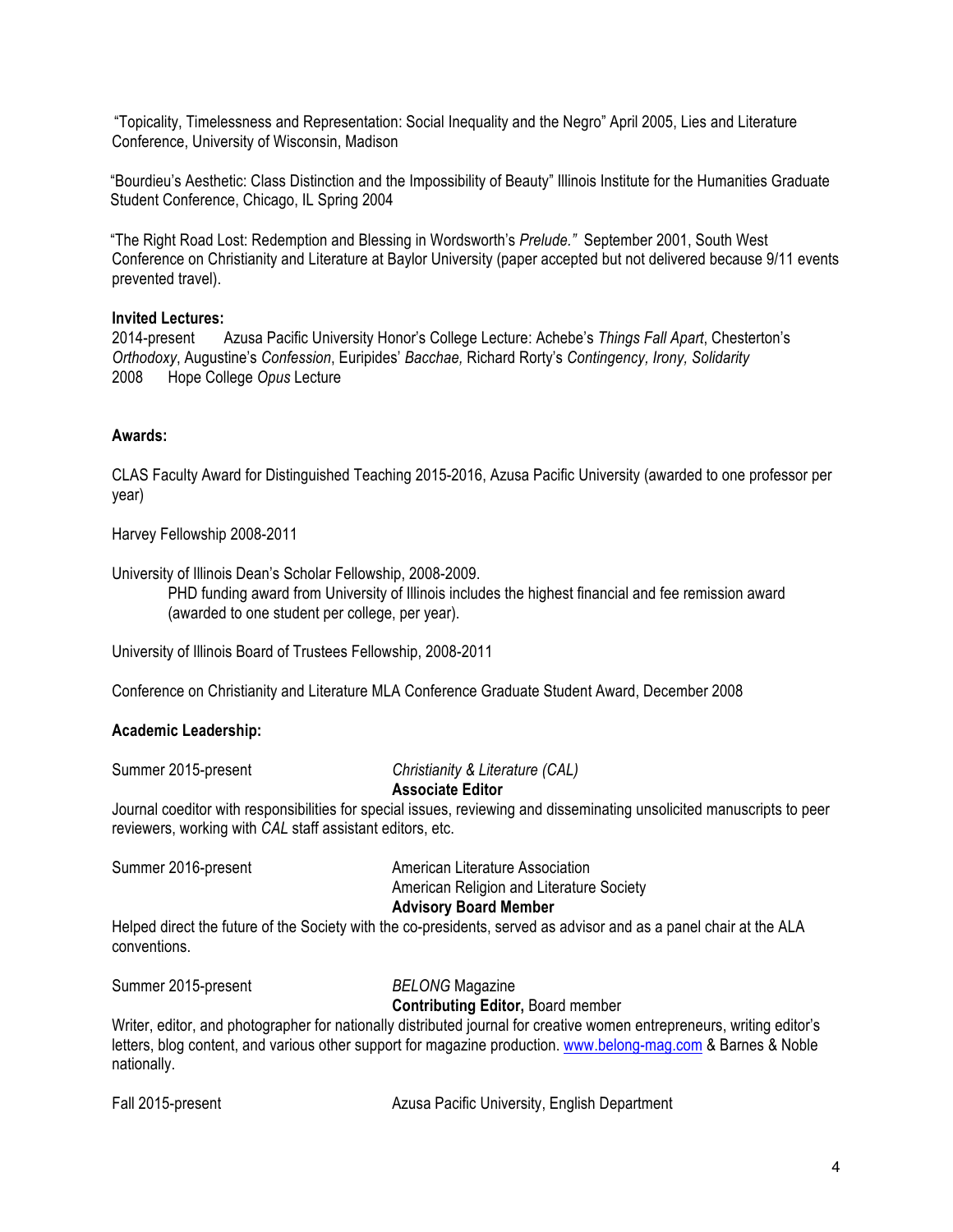# **MA Colloquia Director**

Facilitated and hosted MA colloquia for all English grad students, including inviting guest lecturers, leading the discussion of their materials, and dinner at my home.

Summer 2012, 2014, 2016, 2018 Harvey Fellowship Summer Institute **Co-Director**

Helped lead Fellowship seminar on the integration of religion and vocation, especially academic vocations and professions. Responsibilities included work life/balance lecture, fellows mentoring, event coordination and planning, institute planning and art night direction.

## **Teaching Experience:**

| <b>Azusa Pacific University</b>  |                                                                                                                                                                                                                                            | Departments of English, Fine Arts, and Honors College                                                                                                   |  |
|----------------------------------|--------------------------------------------------------------------------------------------------------------------------------------------------------------------------------------------------------------------------------------------|---------------------------------------------------------------------------------------------------------------------------------------------------------|--|
| Fall 2017-present<br>Spring 2018 | English 520: Theology & Literature: "Ideas of the Holy"<br>English 111: Studies in Literature                                                                                                                                              | <b>Associate Professor</b>                                                                                                                              |  |
| <b>Fall 2017</b>                 | Honors 300: Dostoyevsky to Rorty<br>English 111: Studies in Literature                                                                                                                                                                     |                                                                                                                                                         |  |
| Fall 2013-Spring 2017            |                                                                                                                                                                                                                                            | <b>Assistant Professor</b>                                                                                                                              |  |
| Summer 2017<br>Spring 2017       | Art 520 Critical Issues in Art II: Modernism to Postmodernism: Signs, Theories, Art<br>English 580: Postmodernism & Postsecularism Seminar: literary theory and religious studies<br>English 487: Literary Topics: Post45 & Postsecularism |                                                                                                                                                         |  |
| <b>Fall 2016</b>                 | English 111: Studies in Literature<br>Honors 300: Dostoyevsky to Rorty                                                                                                                                                                     |                                                                                                                                                         |  |
| Summer 2016                      | Art 520: Critical Issues in Contemporary Art 2                                                                                                                                                                                             |                                                                                                                                                         |  |
| Spring 2016                      | Honors 240: Plato to Augustine                                                                                                                                                                                                             | English 488: Contemporary Authors: David Foster Wallace and Friends<br>English 571: Theory and Theology: Biblical Hermeneutics, High Theory, A-theology |  |
| <b>Fall 2015</b>                 | English 487: Literary Movements: Postmodernism<br>EnglishW 110: Four Transcendentals: Love, Goodness, Beauty, Truth                                                                                                                        |                                                                                                                                                         |  |
| Spring 2015                      | English 489: Pynchon, DeLillo, McCarthy<br>English 354: American Literature 1865-present<br>English 111: Introduction to Literature                                                                                                        |                                                                                                                                                         |  |
| <b>Fall 2014</b>                 | English 490 (independent study): 20 <sup>th</sup> -21 <sup>st</sup> Century Literary Theory<br>English 410: the American Novel<br>Enlgish 310: Film and Literature<br>EnglishW 110: Four Transcendentals: Love, Goodness, Beauty, Truth    |                                                                                                                                                         |  |
| Spring 2014                      | EnglishW 110: Four Transcendentals: Love, Goodness, Beauty, Truth<br>English 111: Introduction to Literature                                                                                                                               |                                                                                                                                                         |  |
| <b>Fall 2013</b>                 | English 111: Introduction to Literature                                                                                                                                                                                                    | English 110W: This Is the Way the World Ends: Apocalypse in Literature and Film                                                                         |  |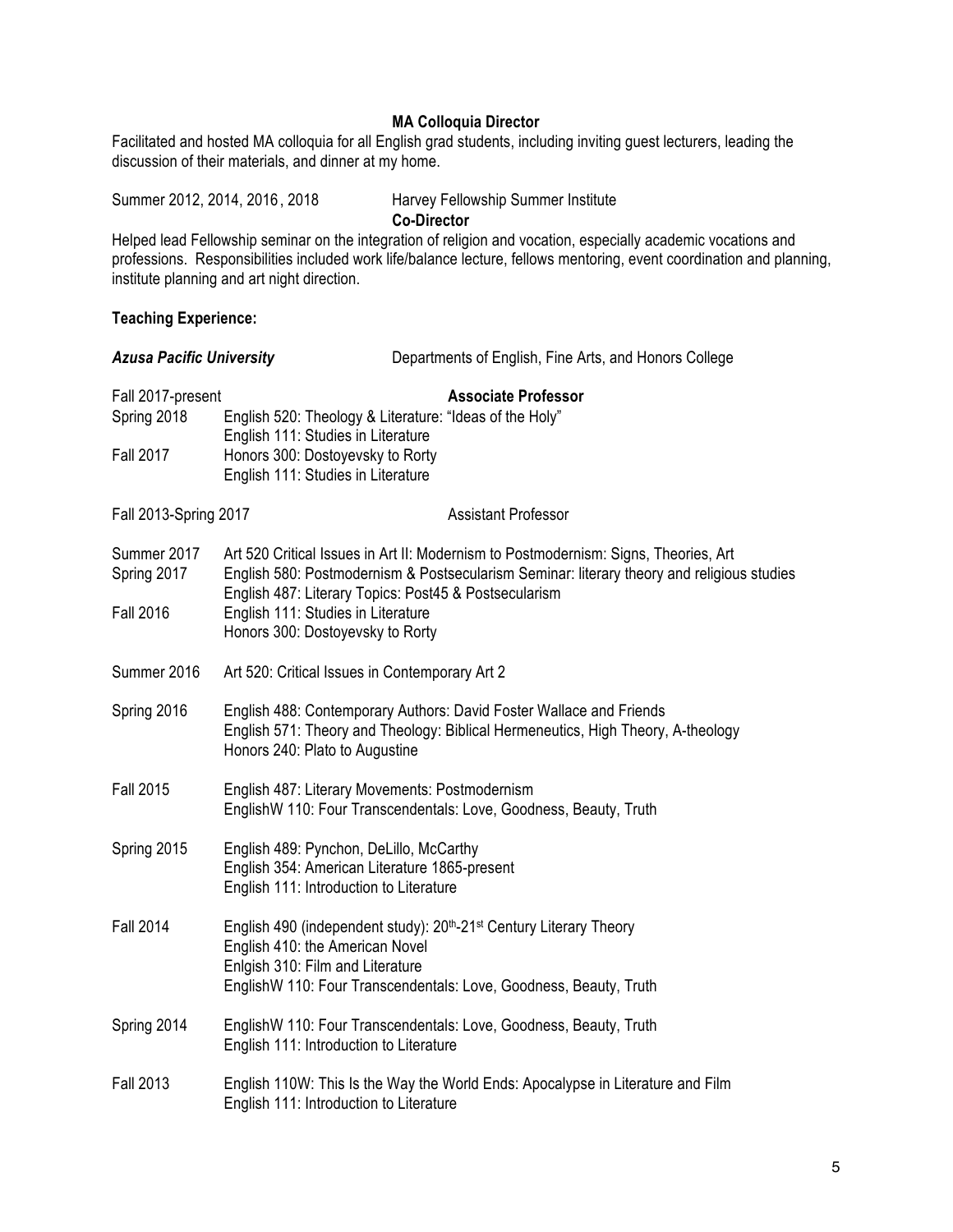*Wheaton College (Illinois)* 

Fall 2011-Spring 2013 Department of English, Wheaton College, IL

**Guest Assistant Professor**

Faculty member teaching expository writing, the history of the University and theory of education in a writing intensive, introductory general education course.

| Spring 2013      | English 103 Writing Effective Prose: The Idea of An Education: from Citizens to Knowledge<br><b>Workers, Liberal Arts to Vocationalism</b> |
|------------------|--------------------------------------------------------------------------------------------------------------------------------------------|
| <b>Fall 2012</b> | English 103 Writing Effective Prose: Film and Theology                                                                                     |
| Spring 2012      | English 103 Writing Effective Prose: The Idea of An Education: from Citizens to Knowledge<br><b>Workers, Liberal Arts to Vocationalism</b> |
| <b>Fall 2011</b> | English 103 Writing Effective Prose: The Idea of An Education: from Citizens to Knowledge<br><b>Workers, Liberal Arts to Vocationalism</b> |
| Spring 2011      | Department of English, Wheaton College, IL<br><b>Visiting Assistant Professor</b>                                                          |
|                  | Faculty member teaching expository writing, cultural theory, social class analysis, and theories of postmodernism                          |

3 sections of English 103 Writing Effective Prose: *What has Williamsburg to do with Jerusalem? Coolhunting in Postchristianity*

Fall 2005-Spring 2006 Department of English, Wheaton College, IL

## **Visiting Instructor**

Faculty member teaching American Literature, critical theory, expository writing, and theology of culture

Spring 2006: English 103 Writing Effective Prose: *Cultural Hermeneutics, Cultural Theology* English 104 Writing Effective Prose: *Cultural Hermeneutics, Cultural Theology*

Fall 2005: English 341: American Literature: Colonial to Romantic (1620-1850) English 103 Writing Effective Prose: *Cultural Hermeneutics, Cultural Theology*

## *School of the Art Institute of Chicago*

Fall 2004-Summer 2013 Department of Liberal Arts, School of the Art Institute of Chicago,

#### **Adjunct Faculty**

Faculty member teaching American, British, and Classical Literature, literary and critical theory, writing, and aesthetics in the SAIC program.

Summer 2013: First Year Seminar II: Apocalypse in Literature & Film

Spring 2013: Transnational Modernisms: Anglophone literature 19<sup>th</sup>-21<sup>st</sup> century *Survey of Literature: American, British and Continental 1850-1950*

Fall 2012: First Year Seminar II: *A Liberal Education* First Year Seminar I: *Both/And: from Gods to Monsters*

Summer 2012: First Year Seminar II: *Beauties and Beasts: Ideality, Hybridity and Monstrosity*

Spring 2012: *Survey of Literature: American, British and Continental 1850-1950* First Year Seminar II: *Technological Dystopias*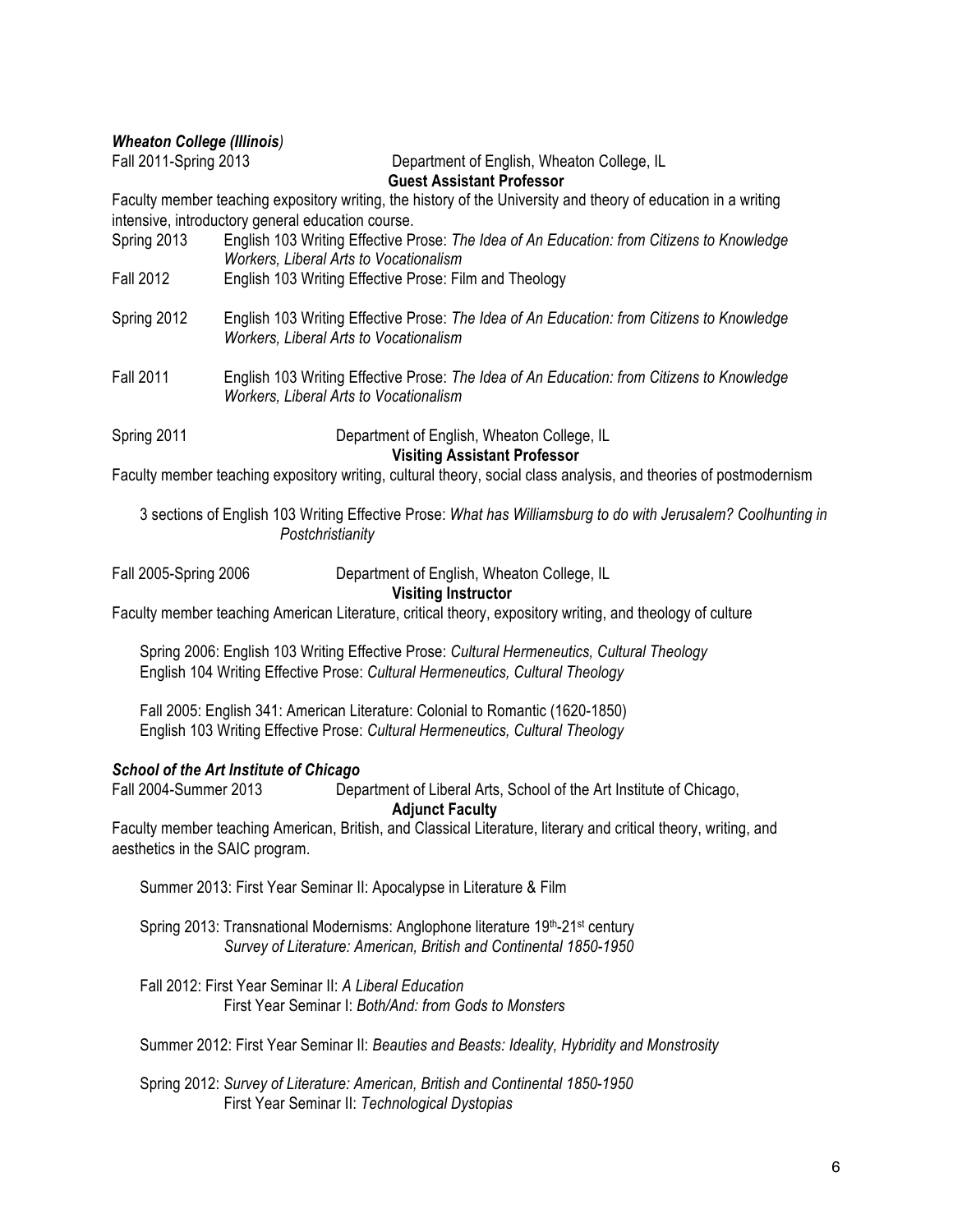- Fall 2011: First Year Seminar II: *A Liberal Education* First Year Seminar I: *Apocalyptic Literature and Film*
- Fall 2010: First Year Seminar I *Normality and Subversion: New Historicism and Interrogations of the Cool* First Year Seminar I: *Tuning Taste*: *Social Class and Aesthetics*
- Spring 2010: Literature in Historical Contexts: *Modern European Literature: Flaubert to the 1950s* First Year Seminar II: *Apocalyptic Literature and Film*
- Fall 2009: First Year Seminar I *Beauties and Beasts: Ideality, Hybridity and Monstrosity*  Literature in Historical Contexts: *History of Literary Theory: Ancient to Postmodern* First Year Seminar I: *Normality and Subversion: New Historicism and Interrogations of the Cool*
- Summer 2008: First Year Seminar I: *The Proud, the Prejudiced, the Clueless, the Awakened and the Diaries they Keep: 19th century British and American Women's Fiction and 20th century Adaptations.*
- Spring 2008: Literature in Historical Contexts: *Literary Theory: Surveying Theories of Reading*  First Year Seminar I *Cultural Semiotics and Class*
- Fall 2007-- Literature in Historical Contexts: *The Modern Novel* : *Transatlantic Modernism in Fiction* First Year Seminar I *Both/And: Hybrid and Ideal Creatures.*

Spring 2007—Literature in Historical Contexts: *Reading the Modern: Aesthetics, Theology and Modern Art*

Fall 2006—First Year Seminar II *Social Class and Aesthetics*  First Year Seminar I *Both/And: Hybrid and Ideal Creatures.*

Spring 2006—Liberal Arts 1001 *Tuning Taste*: *Social Class and Aesthetics* 

Fall 2005– Liberal Arts 1001 *Social Class* and *Aesthetics*  First Year Seminar I *Both/And: Hybrid and Ideal Creatures.*

Fall 2004 – Liberal Arts 1001 *Hybrid Creatures and Ideality*

#### *University of Illinois at Chicago*

Fall 2001-Spring 2007 Department of English, University of Illinois at Chicago **Teaching Assistant**

Instructor in the undergraduate English faculty: classes include introduction to classical literature, American literature and composition courses on the themes of poverty and social class in America, heroism, photography and identity, and ideology and identity).

Summer 2007—English 241: British Literature 1: beginnings to 1660 (TA)

Fall 2006—English 240: Introduction to Literary Study and Methods English 101: Introduction to Literature

Summer 2006—English 240: Introduction to Literary Study and Methods

Fall 2005—English 115: The Bible as Literature (TA)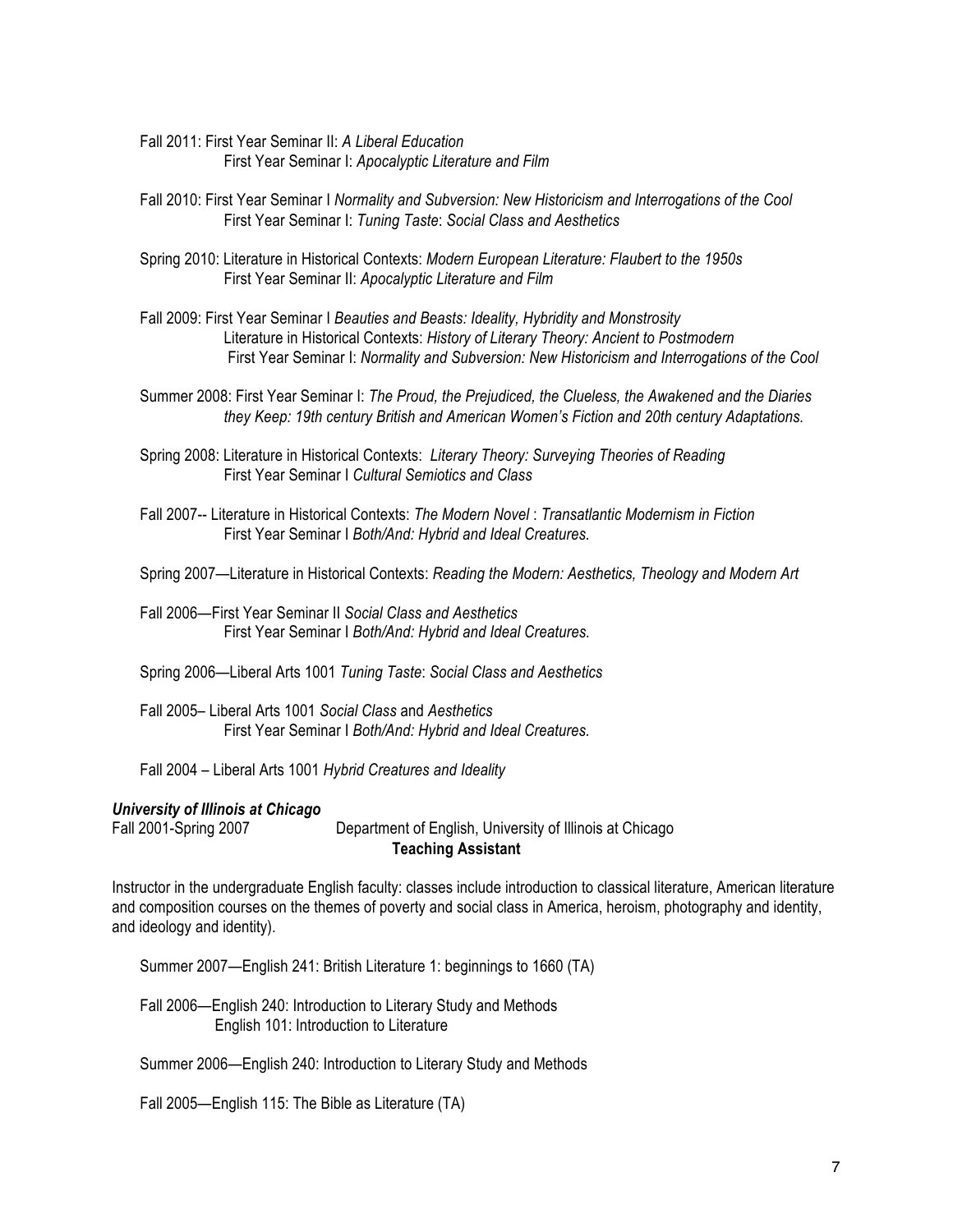Spring 2005 – English 105: Introduction to British and American Fiction

Fall 2004 –English 105: Introduction to British and American Fiction English 161 (composition II): *1945-1955: The American Decade*

Summer 2004 – English 101: Introduction to Literature

- Spring 2004 English 101: Introduction to Literature English 251: American Literature Survey: Romanticism to Modernism (TA)
- Fall 2003 English 101: Introduction to Literature English 105: Introduction to British and American Fiction

Summer 2003 – English 105: Introduction to British and American Fiction

Spring 2003 - English 161: *Poverty and Social Class*

Fall 2002 - English 160 *Finding and/or Making: Dialogue of Identity.*

Spring 2002 - English 161(comp II): *Situating Supermen: Heroism from Homer to Home Simpson.* 

Fall 2001 - English 160 (comp I): *Ideology and Identity: Composition in Context.* 

## **Professional Organization Memberships:**

Modern Languages Association American Academy of Religion Conference on Christianity and Literature S.C.A.G. (SoCal Americanist Group) C.L.A.S.S. (Chicago-land American Studies Society)

#### **Recommendations:**

*Scholarly Recommenders:*

Mark Eaton Professor of English, Director Center for Research on Ethics and Values Department of English Azusa Pacific University 901 E. Alosta Ave., PO Box 7000 Azusa, CA 91702-7000 (626) 815-2075 Meaton@apu.edu

Alan Jacobs Distinguished Professor of Humanities in the Honors Program Morrison 203 Baylor University Waco, Texas 76798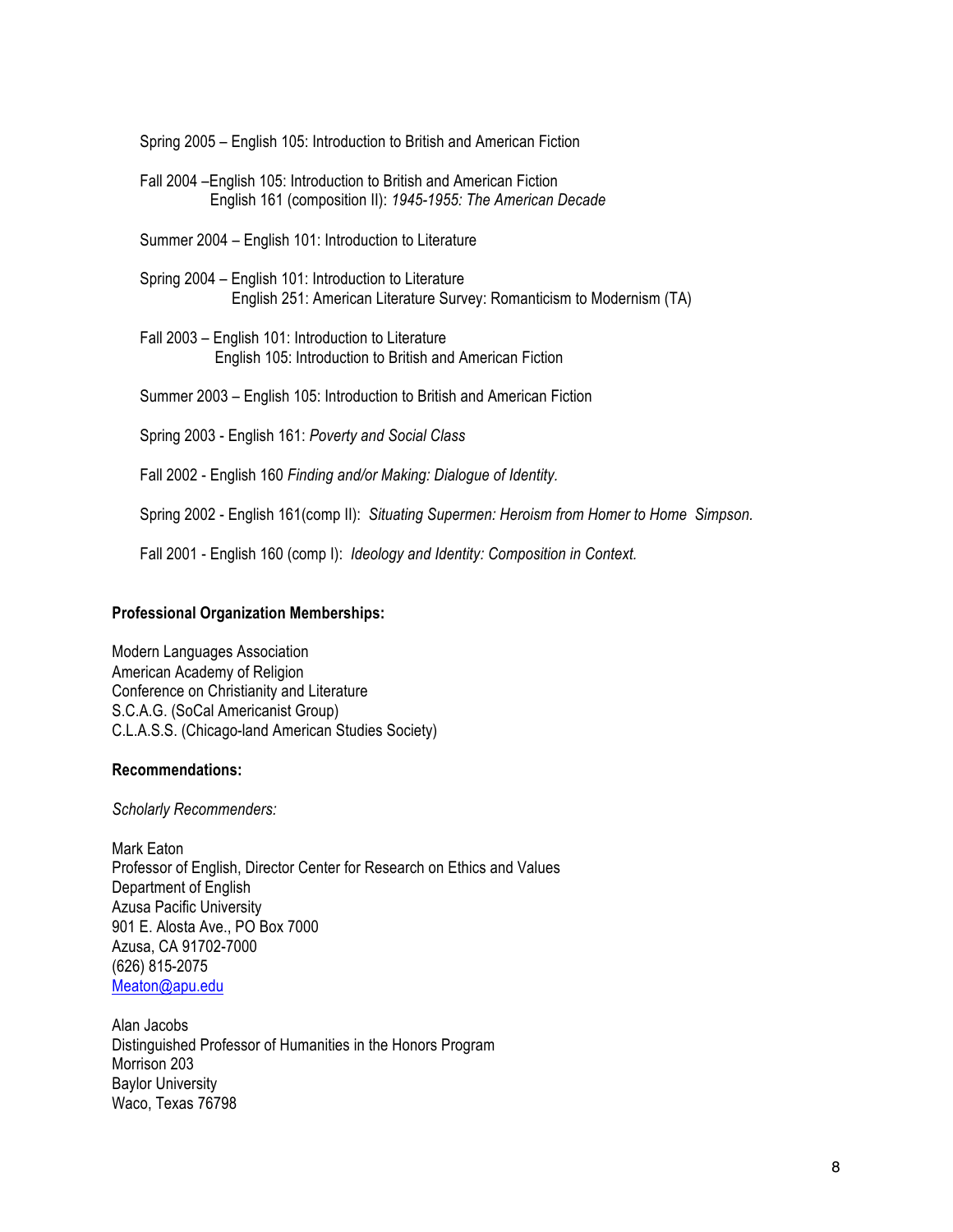Tel: (254) 710-1662 Alan\_Jacobs@baylor.edu

Walter Benn Michaels University Professor and Director of Graduate Studies Department of English 2027 University Hall 601 S. Morgan St. (M/C 162) Chicago, Il 60607-7120 312 413 2200 wbm@uic.edu

Paul J. Griffiths Warren Professor of Catholic Theology Duke Divinity School Box 90968 Durham, NC 27708 919-660-3413 pgriffiths@div.duke.edu

Jennifer Ashton Associate Department Head Department of English 2027 University Hall 601 S. Morgan St. (M/C 162) Chicago, Il 60607-7120 312 413 2200 jashton@uic.edu

Nicholas Brown Department of English 2027 University Hall 601 S. Morgan St. (M/C 162) Chicago, Il 60607-7120 312 413 2200 cola@uic.edu

*Teaching Recommenders:*

Mark Eaton Professor of English, Director Center for Research on Ethics and Values Department of English Azusa Pacific University 901 E. Alosta Ave., PO Box 7000 Azusa, CA 91702-7000 (626) 815-2075 Meaton@apu.edu